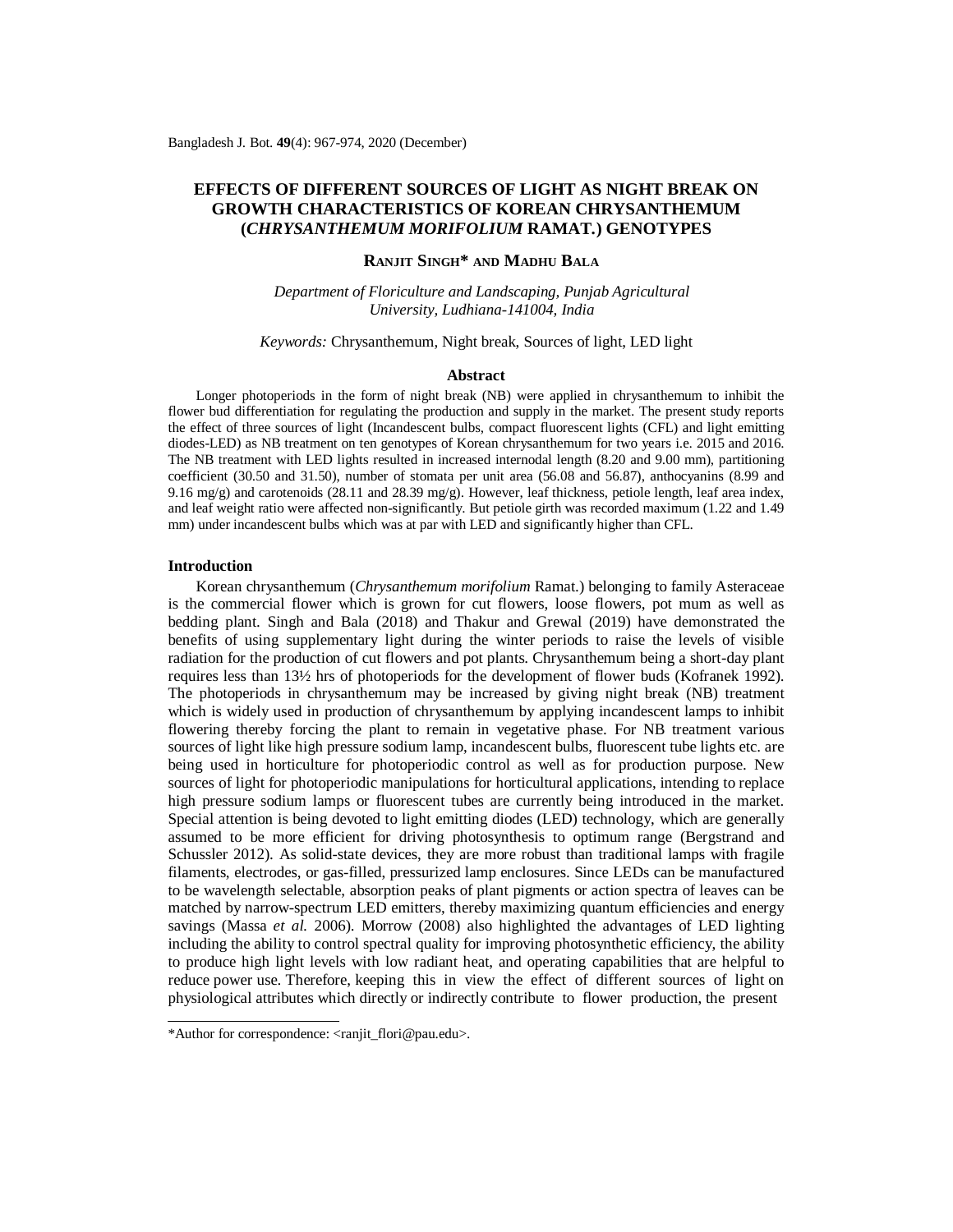study was undertaken to compare the effect of conventional sources of light for NB treatment in Korean chrysanthemum.

## **Materials and Methods**

The experiments were carried out at Department of Floriculture and Landscaping, Punjab Agricultural University, Ludhiana during 2015 and 2016. Ten genotypes of chrysanthemum belonging to Korean type, namely Banglori Local, Boris Becker, Reagan White, Kelvin Mandarin, NBRI Sunil, Reagan Emperor, Otome Pink, Jaya, Punjab Shyamli and Yellow Delight, were raised through the rooting of terminal cuttings during end of June to mid-July. The rooted cuttings were transplanted in the pots of 20 cm diameter containing mixture of garden soil and well rotten Farm Yard manure (2 : 1) along with diammonium phosphate @1kg per cubic feet. The pots were placed under longer photoperiodic conditions created as NB, from 15th August to 31st October, as day length starts receding less than 14 hrs after 15th August. The NB treatment was provided by using three sources of light *viz.,* incandescent bulbs, CFL and LED lamps of approximately same wattage (25 W) for two hrs from 10.00 p.m. to 12.00 midnight daily. The plants were shifted to natural day length on 1st November. The varieties were subjected to pinching as per the standard practice. The observations were recorded on vegetative and at the time of flowering.

Partitioning coefficient: PC was calculated at commercial harvesting stage, as follows:

$$
\frac{\text{Dry weight of flowers}}{\text{Dry weight of plants}} \times 100
$$

Leaf area index (LAI) (Gardener *et al.* 2003) LAI was calculated as follows:

 $LAI = -$ Total leaf area per plant  $\times$  number of plants/m<sup>2</sup> Surface area of land

Leaf weight ratio: LWR was calculated as follows:

LWR = Dry weight of leaves/ dry weight of plant.

To calculate number of stomata per unit area, Olympus trinocular microscope with a magnification of 100X was used. Numbers of stomata were counted on three randomly chosen areas on the leaf surface  $(1 \text{ mm}^2)$ , middle of leaf on both sides of the main vein) on abaxial and adaxial surfaces of the leaves.

Experiment was laid out with three replications consisting five pots each, in completely randomized design. Statistical analysis was performed using SAS software and the means were compared using DMRT at 5% level of significance.

#### **Results and Discussion**

The plants under LED light exhibited highest internodal length during 2015 and 2016 (8.20 and 9.00 mm, respectively). However, the lowest internodal length was recorded in CFL for the both years (7.70 and 7.89 mm, respectively) which was at par with incandescent bulb (Table 1). Among the genotypes, on averaging across the different light sources, significantly the highest internodal length (10.83 and 11.02 mm) was observed in genotype Punjab Shyamli during 2015 and 2016, respectively. Whereas, the minimum internodal length was observed in genotype Banglori Local (4.53 mm 4.74 mm) during the same period of study. The increased internodal length contribute to enhanced flower stem length which is a useful quality parameter for fetching higher price for the cut flowers. Sarkka *et al*. 2017 have also found the incremental increase in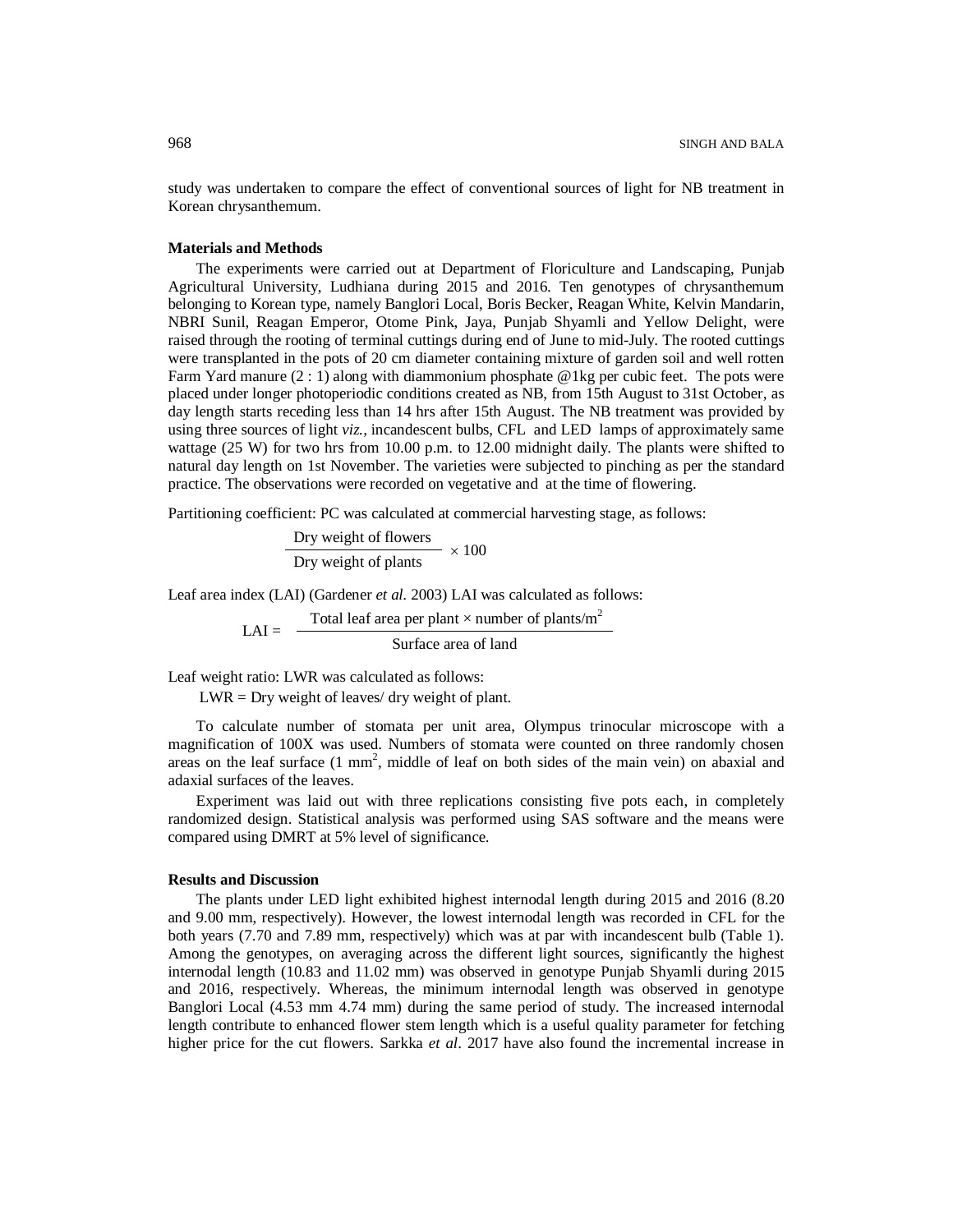internodal length and water use efficiency while comparing the effects of LED and high-pressure sodium (HPS) on cucumber plant morphology and yield but the results obtained, are however, in contradiction with those as reported by Kumar and Singh (2017), who have reported nonsignificant effect of extended photoperiods on internodal length in chrysanthemum cultivar Zembla using HPS lamps. Further leaf thickness, petiole length, leaf area index and leaf weight ratio were not significantly affected by the sources of the light applied but the average across all

|                | Genotype              |                        |                   |                |                    | Internodal length (mm) |                   |                |                      |
|----------------|-----------------------|------------------------|-------------------|----------------|--------------------|------------------------|-------------------|----------------|----------------------|
| Sl.            |                       |                        | 2015              |                |                    |                        | 2016              |                |                      |
| N <sub>o</sub> |                       | Incande-<br>scent bulb | <b>CFL</b>        | <b>LED</b>     | Mean               | Incande-<br>scent bulb | <b>CFL</b>        | <b>LED</b>     | Mean                 |
| 1              | Banglori Local        | 2.67                   | 1.81              | 9.11           | $4.53^e$           | 2.84                   | 2.03              | 9.35           | 4.74 <sup>c</sup>    |
| $\overline{c}$ | <b>Boris Becker</b>   | 7.41                   | 8.10              | 7.95           | $7.82^{\circ}$     | 7.61                   | 8.30              | 8.19           | $8.03^{ab}$          |
| 3              | Reagan White          | 7.36                   | 6.67              | 8.51           | $7.51^{\circ}$     | 7.61                   | 6.92              | 8.78           | 7.77 <sup>b</sup>    |
| $\overline{4}$ | Kelvin Mandarin       | 5.37                   | 6.00              | 9.69           | 7.02 <sup>cd</sup> | 5.55                   | 6.18              | 9.92           | $7.22^{bc}$          |
| 5              | <b>NBRI</b> Sunil     | 8.56                   | 8.83              | 1.10           | $6.16^{\rm d}$     | 8.73                   | 9.00              | 7.10           | $8.28^{ab}$          |
| 6              | Reagan Emperor        | 10.75                  | 9.55              | 7.62           | $9.31^{b}$         | 10.91                  | 9.72              | 7.80           | $9.48^{ab}$          |
| 7              | Otome Pink            | 7.77                   | 6.63              | 8.83           | 7.74 <sup>c</sup>  | 8.19                   | 6.78              | 8.99           | $7.99$ <sup>ab</sup> |
| 8              | Jaya                  | 7.97                   | 7.69              | 11.36          | 9.01 <sup>b</sup>  | 8.17                   | 7.89              | 11.57          | $9.21^{ab}$          |
| 9              | Punjab Shyamli        | 11.00                  | 13.13             | 8.37           | $10.83^{\circ}$    | 11.18                  | 13.32             | 8.57           | 11.02 <sup>a</sup>   |
| 10             | <b>Yellow Delight</b> | 8.67                   | 8.60              | 9.52           | $8.93^{b}$         | 8.90                   | 8.83              | 9.75           | $9.16^{ab}$          |
|                | Mean                  | $7.75^{b}$             | 7.70 <sup>b</sup> | $8.20^{\rm a}$ |                    | 7.97 <sup>b</sup>      | 7.89 <sup>b</sup> | $9.00^{\rm a}$ |                      |

**Table 1. Effect of different sources of light as night break on internodal length in Korean chrysanthemum.**

**Table 2. Effect of different sources of light as night break on leaf thickness in Korean chrysanthemum.**

|                |                       |                        | Leaf thickness (mm) |                |                |                        |                   |                   |                   |  |  |
|----------------|-----------------------|------------------------|---------------------|----------------|----------------|------------------------|-------------------|-------------------|-------------------|--|--|
| Sl.            | Genotype              | 2015                   |                     |                | Mean           | 2016                   |                   |                   | Mean              |  |  |
| N <sub>o</sub> |                       | Incande-<br>scent bulb | <b>CFL</b>          | <b>LED</b>     |                | Incande-<br>scent bulb | <b>CFL</b>        | <b>LED</b>        |                   |  |  |
| 1              | Banglori Local        | 0.64                   | 0.76                | 0.90           | $0.77^{\rm a}$ | 0.81                   | 0.98              | 1.14              | $0.98^{\rm a}$    |  |  |
| $\overline{c}$ | Boris Becker          | 0.67                   | 0.56                | 2.70           | $1.31^{a}$     | 0.86                   | 0.77              | 2.93              | $1.52^{\rm a}$    |  |  |
| 3              | Reagan White          | 0.66                   | 0.73                | 0.76           | $0.72^{\rm a}$ | 0.91                   | 0.98              | 1.02              | $0.97^{\rm a}$    |  |  |
| 4              | Kelvin Mandarin       | 0.90                   | 1.00                | 0.99           | $0.96^{\rm a}$ | 1.05                   | 1.18              | 1.23              | $1.15^{\text{a}}$ |  |  |
| 5              | <b>NBRI</b> Sunil     | 0.82                   | 0.88                | 0.99           | $0.90^{\rm a}$ | 0.99                   | 1.05              | 0.99              | 1.01 <sup>a</sup> |  |  |
| 6              | Reagan Emperor        | 0.66                   | 0.83                | 0.89           | $0.79^{\rm a}$ | 0.82                   | 1.00              | 1.07              | $0.96^{\rm a}$    |  |  |
| 7              | Otome Pink            | 0.54                   | 0.69                | 0.75           | $0.66^{\circ}$ | 0.95                   | 0.84              | 0.91              | $0.90^{\rm a}$    |  |  |
| 8              | Jaya                  | 0.55                   | 0.66                | 0.72           | $0.64^{\rm a}$ | 0.75                   | 0.86              | 0.94              | $0.85^{\rm a}$    |  |  |
| 9              | Punjab Shyamli        | 0.62                   | 0.66                | 0.70           | $0.66^{\circ}$ | 0.81                   | 0.85              | 0.90              | $0.85^{\rm a}$    |  |  |
| 10             | <b>Yellow Delight</b> | 0.41                   | 0.51                | 0.55           | $0.49^{\rm a}$ | 0.64                   | 0.74              | 0.78              | $0.72^{\rm a}$    |  |  |
| Mean           |                       | $0.65^{\rm a}$         | $0.73^{\rm a}$      | $0.99^{\rm a}$ |                | $0.86^{\circ}$         | $0.93^{\text{a}}$ | 1.19 <sup>a</sup> |                   |  |  |

Mean values in each column with the same letter are not significantly different at  $p < 0.05$  according to DMRT. \*Significant at p < 0.05.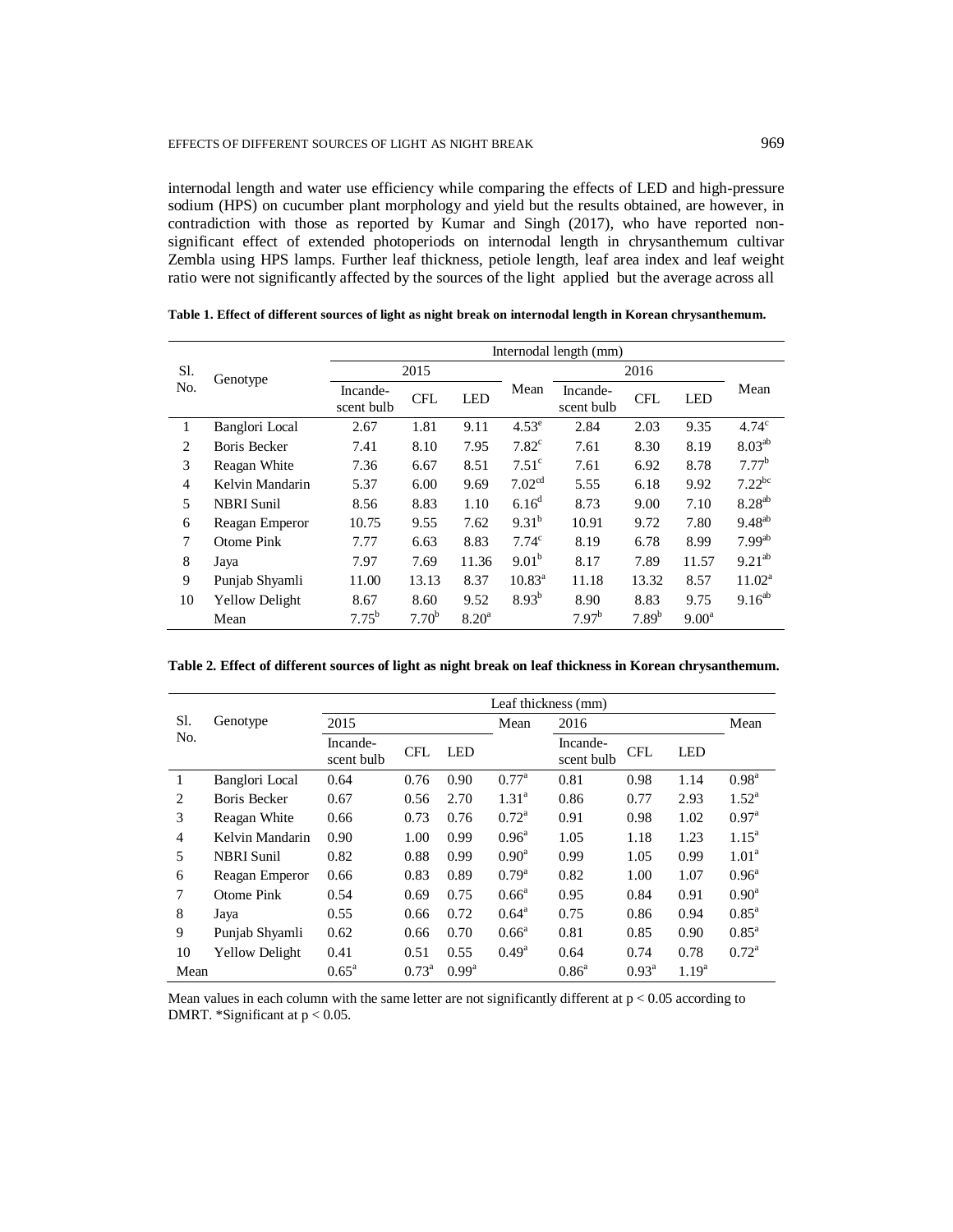|                | Genotype              |                        |                    |                 | Petiole length (mm) |                        |                 |                 |                     |  |  |  |  |
|----------------|-----------------------|------------------------|--------------------|-----------------|---------------------|------------------------|-----------------|-----------------|---------------------|--|--|--|--|
| Sl.            |                       | 2015                   |                    |                 | Mean                | 2016                   |                 |                 | Mean                |  |  |  |  |
| No.            |                       | Incande-<br>scent bulb | <b>CFL</b>         | <b>LED</b>      |                     | Incande-<br>scent bulb | <b>CFL</b>      | <b>LED</b>      |                     |  |  |  |  |
| 1              | Banglori Local        | 5.42                   | 6.42               | 8.40            | $6.75^{8}$          | 6.66                   | 8.04            | 10.01           | $8.24^{\rm g}$      |  |  |  |  |
| $\overline{c}$ | Boris Becker          | 6.41                   | 8.44               | 14.43           | 9.76 <sup>fe</sup>  | 6.69                   | 8.80            | 14.94           | 10.14 <sup>ef</sup> |  |  |  |  |
| 3              | Reagan White          | 14.92                  | 14.53              | 11.60           | $13.68^{b}$         | 15.03                  | 14.67           | 11.87           | $13.86^{b}$         |  |  |  |  |
| 4              | Kelvin Mandarin       | 12.16                  | 11.45              | 14.06           | $12.56^{bc}$        | 12.28                  | 11.60           | 14.33           | $12.74^{bc}$        |  |  |  |  |
| 5              | <b>NBRI</b> Sunil     | 15.75                  | 14.44              | 14.27           | $14.82^{\rm a}$     | 15.93                  | 14.73           | 14.63           | $15.10^a$           |  |  |  |  |
| 6              | Reagan Emperor        | 14.72                  | 14.38              | 9.68            | $12.93^{bc}$        | 14.90                  | 14.67           | 9.99            | $13.19^{bc}$        |  |  |  |  |
| 7              | Otome Pink            | 9.24                   | 9.32               | 10.27           | $9.61^{\text{t}}$   | 9.38                   | 9.50            | 10.61           | $9.83^{f}$          |  |  |  |  |
| 8              | Jaya                  | 8.31                   | 10.88              | 13.32           | $10.84^{de}$        | 8.53                   | 11.09           | 13.67           | $11.10^{de}$        |  |  |  |  |
| 9              | Punjab Shyamli        | 14.36                  | 14.00              | 7.03            | 11.80 <sup>cd</sup> | 14.52                  | 14.24           | 7.35            | 12.04 <sup>cd</sup> |  |  |  |  |
| 10             | <b>Yellow Delight</b> | 7.01                   | 6.67               | 6.38            | 6.69 <sup>g</sup>   | 7.10                   | 6.79            | 6.60            | $6.83^h$            |  |  |  |  |
| Mean           |                       | $10.83^{\text{a}}$     | $11.05^{\text{a}}$ | $10.94^{\rm a}$ |                     | $11.10^a$              | $11.41^{\circ}$ | $11.40^{\circ}$ |                     |  |  |  |  |

**Table 3. Effect of different sources of light as night break on petiole length in Korean chrysanthemum.**

**Table 4. Effect of different sources of light as night break on leaf area index in Korean chrysanthemum.**

|                |                       |                        |                |                | Leaf area index   |                        |                |                |                   |
|----------------|-----------------------|------------------------|----------------|----------------|-------------------|------------------------|----------------|----------------|-------------------|
| Sl.            | Genotype              |                        | 2015           |                |                   |                        | 2016           |                |                   |
| No.            |                       | Incande-<br>scent bulb | <b>CFL</b>     | <b>LED</b>     | Mean              | Incande-<br>scent bulb | <b>CFL</b>     | <b>LED</b>     | Mean              |
| 1              | Banglori Local        | 0.47                   | 0.50           | 0.55           | $0.51^{\circ}$    | 0.49                   | 0.51           | 0.54           | 0.51 <sup>b</sup> |
| 2              | <b>Boris Becker</b>   | 0.46                   | 0.51           | 0.53           | $0.50^{\text{a}}$ | 0.49                   | 0.52           | 0.54           | $0.52^{\rm b}$    |
| 3              | Reagan White          | 0.47                   | 0.50           | 0.53           | $0.50^{\circ}$    | 0.49                   | 0.51           | 0.52           | $0.51^{\rm b}$    |
| $\overline{4}$ | Kelvin Mandarin       | 0.39                   | 0.38           | 0.47           | $0.41^{\rm a}$    | 0.40                   | 0.37           | 0.46           | $0.41^{b}$        |
| 5              | <b>NBRI</b> Sunil     | 0.41                   | 0.39           | 0.24           | $0.35^{b}$        | 0.40                   | 0.39           | 0.23           | $0.34^{b}$        |
| 6              | Reagan Emperor        | 0.37                   | 0.43           | 0.42           | $0.41^{\rm a}$    | 0.36                   | 0.42           | 0.43           | 0.40 <sup>b</sup> |
| 7              | Otome Pink            | 0.38                   | 0.36           | 0.39           | $0.38^{b}$        | 0.34                   | 0.37           | 0.38           | $0.36^{b}$        |
| 8              | Jaya                  | 0.50                   | 0.52           | 0.51           | $0.51^{\circ}$    | 0.51                   | 0.51           | 0.53           | $0.52^{\rm a}$    |
| 9              | Punjab Shyamli        | 0.57                   | 0.59           | 0.60           | $0.59^{a}$        | 0.59                   | 0.58           | 0.62           | $0.60^{\circ}$    |
| 10             | <b>Yellow Delight</b> | 0.40                   | 0.40           | 0.42           | $0.41^{\rm a}$    | 0.40                   | 0.42           | 0.42           | $0.43^{b}$        |
| Mean           |                       | $0.44^{\text{a}}$      | $0.46^{\rm a}$ | $0.47^{\rm a}$ |                   | $0.45^{\text{a}}$      | $0.46^{\circ}$ | $0.47^{\rm a}$ |                   |

Mean values in each column with the same letter are not significantly different at  $p < 0.05$  according to DMRT. \*Significant at p < 0.05.

the light sources among the various genotypes showed significant difference. The leaf thickness during 2015 and 2016 was recorded maximum (0.96 and 1.15 mm, respectively) in Kelvin Mandarin (Table 2) whereas Yellow Delight exhibited minimum leaf thickness (0.49 and 0.72 mm, respectively during 2015 and 2016). For both years petiole length was found maximum (14.82 and 15.10 mm, respectively) in NBRI Sunil whereas, Otome Pink exhibited shortest petiole (Table 3). Similar variation was observed for leaf area index with maximum (0.59 and 0.60) in Punjab Shyamli which was at par with Jaya for both the years (Table 4). Night break using LED lights have resulted in highest partitioning coefficient during 2015 and 2016 (30.50 and 31.50, respectively) whereas, it was recorded lowest (28.83 and 29.75) in incandescent bulb (Table 5).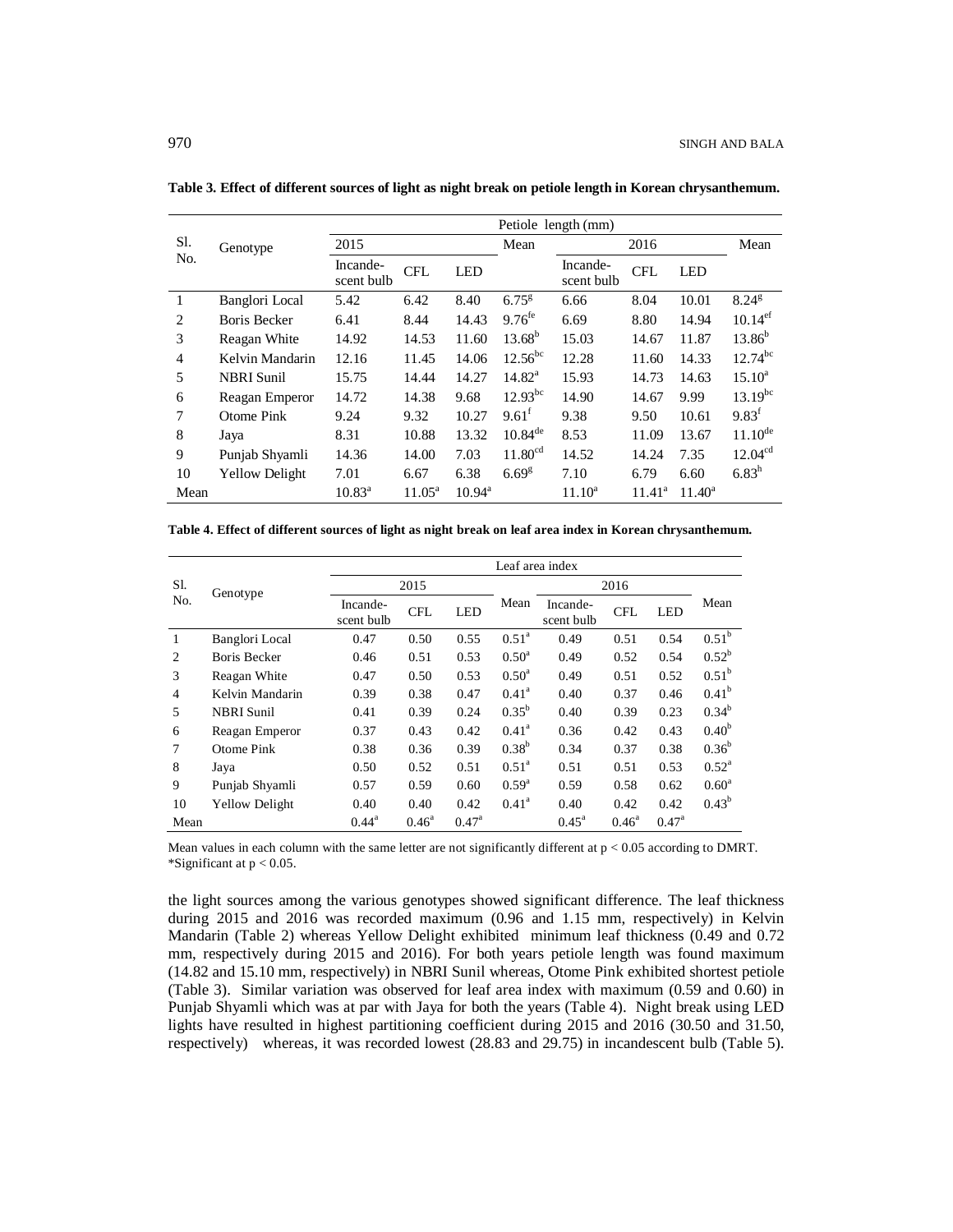#### EFFECTS OF DIFFERENT SOURCES OF LIGHT AS NIGHT BREAK 971

Genotype Otome Pink exhibited highest partitioning coefficient for both years (43.60 and 44.48). The partitioning coefficient indicates the amount of photosynthetic assimilates utilized for the development of flower buds and flowers (Kaur 2014). Higher values indicate that most of the carbohydrates assimilated through photosynthesis have been used up for the development of the flowers. Leaf weight ratio was recorded maximum (0.255 and 0.306) in Boris Becker for both the years (Table 6). These results are attributed to the genetic make of the plants as the various genotypes have exhibited a non-consistent response. Kaur (2014) have also found the variations in

|                |                       | Partitioning coefficient |             |            |                    |                        |             |            |                    |  |  |
|----------------|-----------------------|--------------------------|-------------|------------|--------------------|------------------------|-------------|------------|--------------------|--|--|
| Sl.            | Genotype              |                          | 2015        |            |                    | 2016                   |             |            |                    |  |  |
| No.            |                       | Incande-<br>scent bulb   | <b>CFL</b>  | <b>LED</b> |                    | Incande-<br>scent bulb | <b>CFL</b>  | <b>LED</b> | Mean               |  |  |
| 1              | Banglori Local        | 24.70                    | 25.20       | 26.93      | $25.61^t$          | 25.58                  | 26.08       | 27.82      | 26.49 <sup>f</sup> |  |  |
| 2              | <b>Boris Becker</b>   | 22.60                    | 23.33       | 25.67      | $23.87^8$          | 23.55                  | 24.29       | 26.62      | $24.82^{8}$        |  |  |
| 3              | Reagan White          | 24.00                    | 25.03       | 26.50      | $25.18^{f}$        | 24.88                  | 25.92       | 27.38      | 26.06 <sup>f</sup> |  |  |
| $\overline{4}$ | Kelvin Mandarin       | 39.90                    | 39.08       | 39.90      | $39.63^{b}$        | 40.85                  | 40.04       | 40.85      | $40.58^{b}$        |  |  |
| 5              | <b>NBRI</b> Sunil     | 24.70                    | 27.07       | 30.67      | $27.48^{\circ}$    | 25.58                  | 27.95       | 31.55      | $28.36^{\circ}$    |  |  |
| 6              | Reagan Emperor        | 30.07                    | 29.47       | 28.13      | $29.22^{\text{d}}$ | 31.02                  | 30.42       | 29.09      | $30.18^{d}$        |  |  |
| 7              | Otome Pink            | 42.20                    | 43.67       | 44.93      | $43.60^{\rm a}$    | 43.08                  | 44.55       | 45.82      | 44.48 <sup>a</sup> |  |  |
| 8              | Jaya                  | 19.70                    | 19.23       | 20.07      | $19.67^h$          | 20.65                  | 20.19       | 21.02      | $20.62^h$          |  |  |
| 9              | Punjab Shyamli        | 31.17                    | 31.43       | 32.57      | $31.72^{\circ}$    | 32.05                  | 32.32       | 33.45      | $32.61^{\circ}$    |  |  |
| 10             | <b>Yellow Delight</b> | 29.30                    | 29.90       | 30.43      | $29.88^{d}$        | 30.25                  | 30.85       | 31.39      | $30.83^d$          |  |  |
|                | Mean                  | $28.83^{\circ}$          | $29.34^{b}$ | $30.50^a$  |                    | $29.75^{\circ}$        | $30.26^{b}$ | $31.50^a$  |                    |  |  |

**Table 5. Effect of different sources of light as night break on partitioning coefficient in Korean chrysanthemum.**

**Table 6. Effect of different sources of light as night break on leaf weight ratio in Korean chrysanthemum.**

|                |                       |                        |                    |            |                    | Leaf weight ratio      |            |            |                    |
|----------------|-----------------------|------------------------|--------------------|------------|--------------------|------------------------|------------|------------|--------------------|
| Sl.<br>No.     | Genotype              |                        | 2015               |            |                    |                        | 2016       |            |                    |
|                |                       | Incande-<br>scent bulb | <b>CFL</b>         | <b>LED</b> | Mean               | Incande-<br>scent bulb | <b>CFL</b> | <b>LED</b> | Mean               |
| 1              | Banglori Local        | 0.173                  | 0.215              | 0.235      | $0.208^{\rm a}$    | 0.222                  | 0.266      | 0.289      | $0.259^{a}$        |
| $\mathfrak{D}$ | <b>Boris Becker</b>   | 0.195                  | 0.200              | 0.235      | $0.210^a$          | 0.244                  | 0.252      | 0.289      | $0.262^{\rm a}$    |
| 3              | Reagan White          | 0.250                  | 0.251              | 0.265      | $0.255^{\text{a}}$ | 0.299                  | 0.302      | 0.317      | $0.306^a$          |
| 4              | Kelvin Mandarin       | 0.175                  | 0.179              | 0.232      | $0.195^{\text{a}}$ | 0.215                  | 0.216      | 0.278      | $0.236^a$          |
| 5              | <b>NBRI</b> Sunil     | 0.168                  | 0.173              | 0.215      | $0.185^{\text{a}}$ | 0.208                  | 0.212      | 0.223      | $0.214^a$          |
| 6              | Reagan Emperor        | 0.162                  | 0.171              | 0.178      | $0.170^a$          | 0.199                  | 0.213      | 0.221      | $0.211^a$          |
| 7              | Otome Pink            | 0.415                  | 0.152              | 0.152      | $0.240^a$          | 0.479                  | 0.189      | 0.190      | $0.286^a$          |
| 8              | Jaya                  | 0.193                  | 0.195              | 0.212      | $0.200^a$          | 0.244                  | 0.246      | 0.264      | $0.251^{\text{a}}$ |
| 9              | Punjab Shyamli        | 0.182                  | 0.185              | 0.200      | $0.189^{a}$        | 0.241                  | 0.244      | 0.262      | $0.249^{\rm a}$    |
| 10             | <b>Yellow Delight</b> | 0.232                  | 0.225              | 0.225      | $0.227^{\rm a}$    | 0.272                  | 0.267      | 0.271      | $0.270^a$          |
|                | Mean                  | $0.215^a$              | $0.195^{\text{a}}$ | $0.215^a$  |                    | $0.262^a$              | $0.241^a$  | $0.260^a$  |                    |

Mean values in each column with the same letter are not significantly different at  $p < 0.05$  according to DMRT. \*Significant at p< 0.05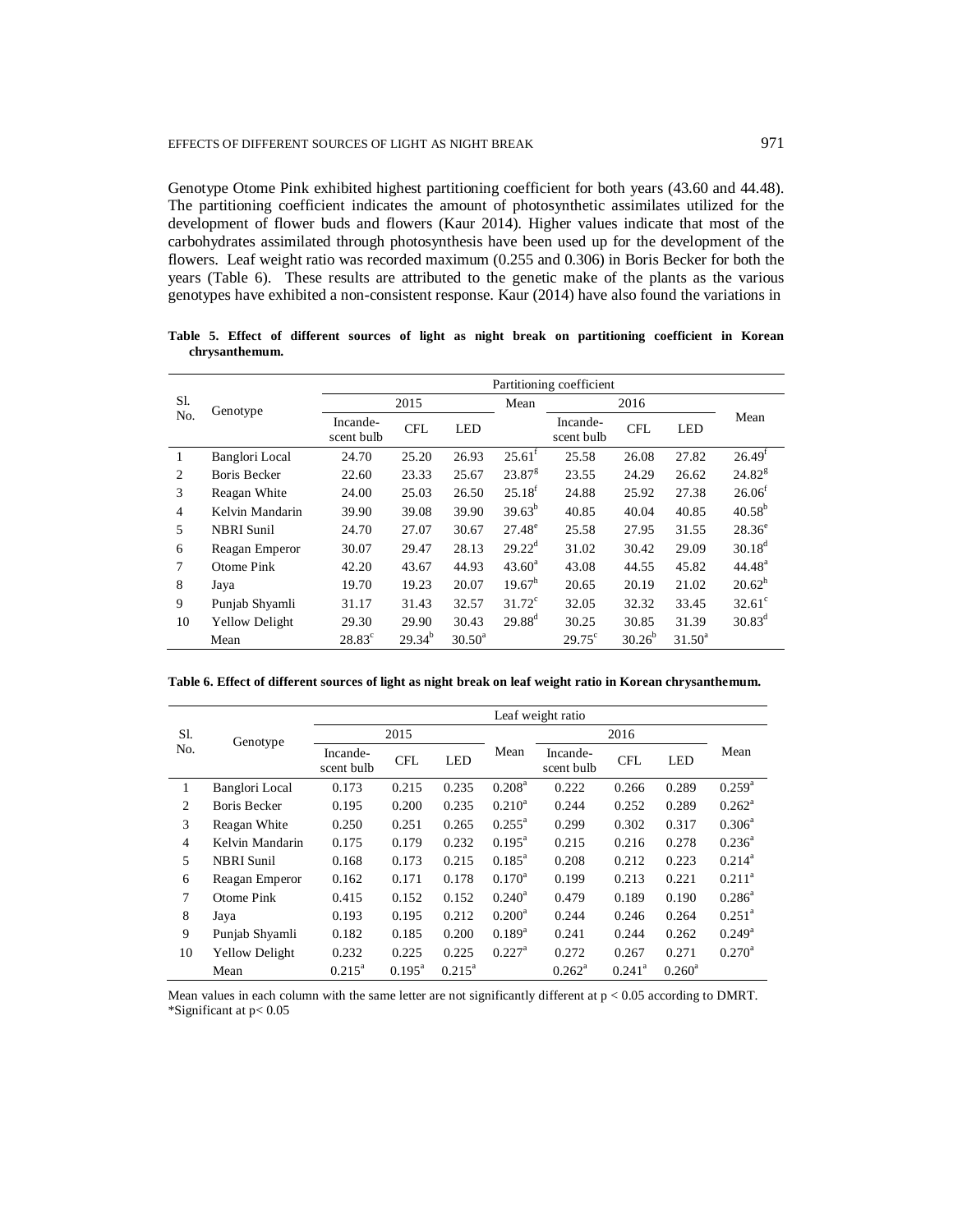|                | Genotype              |                        | Number of stomata per unit area (mm <sup>2</sup> ) |                    |                    |                        |            |                 |                    |  |  |  |
|----------------|-----------------------|------------------------|----------------------------------------------------|--------------------|--------------------|------------------------|------------|-----------------|--------------------|--|--|--|
| Sl.            |                       |                        | 2015                                               |                    |                    |                        | 2016       |                 |                    |  |  |  |
| N <sub>o</sub> |                       | Incande-<br>scent bulb | <b>CFL</b>                                         | <b>LED</b>         | Mean               | Incande-<br>scent bulb | <b>CFL</b> | <b>LED</b>      | Mean               |  |  |  |
| 1              | Banglori Local        | 52.33                  | 43.90                                              | 52.18              | 49.47 <sup>b</sup> | 52.51                  | 44.12      | 52.42           | $49.68^{b}$        |  |  |  |
| 2              | Boris Becker          | 50.80                  | 52.97                                              | 56.97              | $53.58^{a}$        | 50.99                  | 53.17      | 57.21           | $53.79^{\rm a}$    |  |  |  |
| 3              | Reagan White          | 51.67                  | 47.14                                              | 57.418             | $52.08^{\rm a}$    | 49.58                  | 55.45      | 56.67           | $53.90^{\circ}$    |  |  |  |
| $\overline{4}$ | Kelvin Mandarin       | 44.07                  | 50.27                                              | 55.64              | $49.99^{b}$        | 44.24                  | 50.4       | 55.87           | $50.17^{b}$        |  |  |  |
| 5              | <b>NBRI</b> Sunil     | 49.33                  | 55.20                                              | 56.40              | $53.64^{\circ}$    | 51.84                  | 47.31      | 63.42           | 54.19 <sup>a</sup> |  |  |  |
| 6              | Reagan Emperor        | 50.33                  | 54.27                                              | 55.07              | $53.22^{\rm a}$    | 50.50                  | 54.44      | 55.25           | $53.40^a$          |  |  |  |
| 7              | Otome Pink            | 46.20                  | 55.43                                              | 57.32              | $52.98^{\rm a}$    | 46.62                  | 55.59      | 57.47           | $53.23^{\circ}$    |  |  |  |
| 8              | Jaya                  | 46.13                  | 53.03                                              | 55.91              | $51.69^{b}$        | 46.33                  | 53.23      | 56.12           | $51.89^{ab}$       |  |  |  |
| 9              | Punjab Shyamli        | 44.00                  | 54.33                                              | 57.85              | $52.06^b$          | 44.18                  | 54.52      | 58.05           | $52.25^{\text{a}}$ |  |  |  |
| 10             | <b>Yellow Delight</b> | 42.17                  | 56.67                                              | 56.00              | $51.61^b$          | 42.40                  | 56.89      | 56.23           | $51.84^{\circ}$    |  |  |  |
|                | Mean                  | 47.70 <sup>c</sup>     | $52.33^{b}$                                        | 56.08 <sup>a</sup> |                    | $47.92^{\circ}$        | $52.51^b$  | $56.87^{\circ}$ |                    |  |  |  |

**Table 7. Effect of different sources of light as night break on number of stomata per unit area in Korean chrysanthemum.**

Mean values in each column with the same letter are not significantly different at  $p < 0.05$  according to DMRT. \*Significant at  $p < 0.05$ .

**Table 8. Effect of different sources of light as night break on anthocyanin content in Korean chrysanthemum.**

| Sl.            |                       |                        |            |                 |                   | Anthocyanins $(mg/g)$  |            |            |                   |
|----------------|-----------------------|------------------------|------------|-----------------|-------------------|------------------------|------------|------------|-------------------|
| N <sub>o</sub> | Genotype              |                        | 2015       |                 |                   |                        | 2016       |            |                   |
|                |                       | Incande-<br>scent bulb | <b>CFL</b> | <b>LED</b>      | Mean              | Incande-<br>scent bulb | <b>CFL</b> | <b>LED</b> | Mean              |
| $\mathbf{1}$   | Banglori Local        | ND                     | ND         | N <sub>D</sub>  | ND <sup>f</sup>   | <b>ND</b>              | ND         | <b>ND</b>  | ND <sup>f</sup>   |
| 2              | <b>Boris Becker</b>   | 11.89                  | 10.45      | 14.11           | $12.15^{b}$       | 12.46                  | 10.68      | 14.42      | $12.52^{b}$       |
| 3              | Reagan White          | ND                     | ND         | N <sub>D</sub>  | ND <sup>f</sup>   | <b>ND</b>              | ND         | ND         | ND <sup>t</sup>   |
| 4              | Kelvin Mandarin       | 1.45                   | 1.61       | 2.69            | $1.92^d$          | 1.63                   | 1.81       | 2.80       | 2.08 <sup>d</sup> |
| 5              | <b>NBRI</b> Sunil     | ND                     | ND         | ND <sup>1</sup> | ND <sup>f</sup>   | ND.                    | ND         | ND         | ND <sup>t</sup>   |
| 6              | Reagan Emperor        | 2.13                   | 2.09       | 5.08            | $3.10^{\circ}$    | 2.45                   | 2.30       | 5.22       | $3.32^{\circ}$    |
| $\tau$         | Otome Pink            | 0.58                   | 0.53       | 1.49            | $0.87^\mathrm{e}$ | 0.67                   | 0.60       | 1.65       | $0.97^\text{e}$   |
| 8              | Jaya                  | 61.44                  | 63.41      | 66.08           | $63.64^{\circ}$   | 62.50                  | 63.96      | 66.93      | $64.46^{\circ}$   |
| 9              | Punjab Shyamli        | 0.15                   | 0.16       | 0.53            | $0.28^t$          | 0.17                   | 0.17       | 0.62       | $0.32^t$          |
| 10             | <b>Yellow Delight</b> | ND.                    | ND.        | ND.             | ND <sup>f</sup>   | ND.                    | ND.        | ND.        | ND <sup>t</sup>   |
|                | Mean                  | $7.76^{b}$             | $7.83^{b}$ | $8.99^{a}$      |                   | $7.99^{b}$             | $7.95^{b}$ | $9.16^a$   |                   |

Mean values in each column with the same letter are not significantly different at  $p < 0.05$  according to DMRT. \*Significant at  $p < 0.05$ . ND = Not detected.

these parameters mostly due to genetic constitution of the genotypes under study. The number of stomata per mm<sup>2</sup> (Table 7) was found maximum (56.60 and 56.87 per mm<sup>2</sup>) under LED source of light as compared to other two sources of light used for the experiment during 2015 and 2016. Zheng and Van Labeke (2017) have also reported the high stomatal index under different qualities of light from LED source on some ornamental plants. From Tables 8 and 9 it is evident that LED lights were more effective in enhancing the anthocyanins and carotenoids content based on which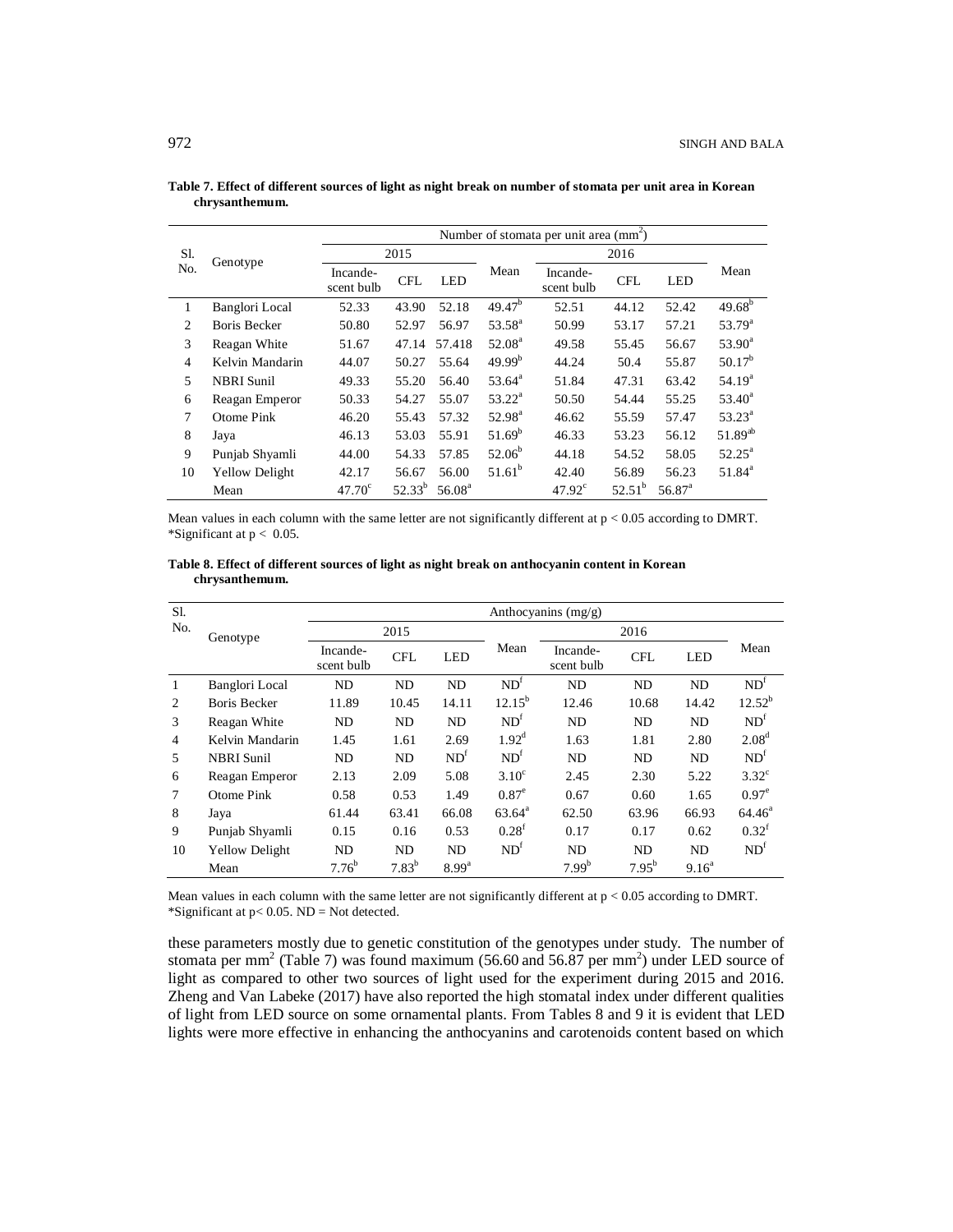the genotypes can be grouped into high and low anthocyanin and carotenoids, with maximum anthocyanins in genotype Jaya and carotenoids in Boris Becker. These findings are in accordance with the results reported by Mizuno *et al.* (2011) who have also reported increased anthocyanin and carotenoid contents in cabbage leaves grown under LED lights. Chang *et al.* (2015) have

|                | Genotype              | Carotenoids $(mg/g)$   |             |            |                    |                        |             |             |                    |  |  |
|----------------|-----------------------|------------------------|-------------|------------|--------------------|------------------------|-------------|-------------|--------------------|--|--|
| Sl.            |                       |                        | 2015        |            |                    |                        | 2016        |             |                    |  |  |
| No.            |                       | Incande-<br>scent bulb | <b>CFL</b>  | <b>LED</b> | Mean               | Incande-<br>scent bulb | <b>CFL</b>  | <b>LED</b>  | Mean               |  |  |
| 1              | Banglori Local        | 8.16                   | 8.64        | 9.65       | $8.82^h$           | 8.48                   | 8.94        | 9.96        | $9.13^h$           |  |  |
| $\overline{c}$ | <b>Boris Becker</b>   | 57.21                  | 55.45       | 59.97      | $57.54^{\rm a}$    | 57.51                  | 55.77       | 60.28       | $57.85^{\circ}$    |  |  |
| 3              | Reagan White          | 33.11                  | 32.84       | 37.91      | $34.62^{\rm d}$    | 33.34                  | 33.10       | 38.16       | $34.87^{\rm d}$    |  |  |
| $\overline{4}$ | Kelvin Mandarin       | 6.75                   | 6.92        | 8.10       | 7.26 <sup>1</sup>  | 6.98                   | 7.11        | 8.33        | 7.47 <sup>i</sup>  |  |  |
| 5              | <b>NBRI</b> Sunil     | 8.69                   | 9.07        | 11.77      | $9.84^8$           | 8.93                   | 9.28        | 11.99       | $10.07^{8}$        |  |  |
| 6              | Reagan Emperor        | 36.34                  | 38.17       | 40.36      | $38.29^{\circ}$    | 36.54                  | 38.42       | 40.61       | $38.52^{\circ}$    |  |  |
| 7              | Otome Pink            | 54.61                  | 51.88       | 59.28      | $55.26^{b}$        | 54.83                  | 52.09       | 59.51       | 55.48 <sup>b</sup> |  |  |
| 8              | Jaya                  | 5.07                   | 5.04        | 6.00       | 5.37 <sup>j</sup>  | 5.39                   | 5.35        | 6.31        | $5.68^{j}$         |  |  |
| 9              | Punjab Shyamli        | 24.77                  | 25.27       | 32.22      | $27.42^e$          | 25.18                  | 25.66       | 32.64       | $27.83^{\circ}$    |  |  |
| 10             | <b>Yellow Delight</b> | 12.79                  | 12.77       | 15.84      | 13.80 <sup>t</sup> | 12.96                  | 12.96       | 16.07       | 14.00 <sup>t</sup> |  |  |
|                | Mean                  | $24.75^{b}$            | $24.60^{b}$ | $28.11^a$  |                    | $25.01^b$              | $24.87^{b}$ | $28.39^{a}$ |                    |  |  |

**Table 9. Effect of different sources of light as night break on carotenoids content in Korean chrysanthemum.**

Mean values in each column with the same letter are not significantly different at  $p < 0.05$  according to DMRT. \*Significant at p < 0.05

evaluated large germplasm of chrysanthemum for anthocyanins and carotenoids depicting large differences due to its genetic makeup. Most cultivars that were classified as ND (Non-detectable) or low level showed faint/pale coloured or white coloured petals. It was reported that the biosynthesis of carotenoids could impart white colours to petals in chrysanthemums, since the component was subsequently degraded to colourless compounds by a factor, carotenoid cleavage dioxygenase (Ohmiya 2006). It can be inferred from the two years data that LED lights can be used as an ideal source of light for night break in Korean chrysanthemum to influence the growth patterns which largely contribute to the flower production. From this study, it may be concluded that LED lights used for NB treatment for delay of flowering can effectively influence the growth attributes of Koren chrysanthemum.

#### **References**

- Bergstrand KJ and Schussler HK 2012. Growth and photosynthesis of ornamental plants cultivated under different light sources. Acta Hort. **956**: 141-47.
- Chang HP, Soo CC, Soo-Yun P, Jae KK, Yong JK , Sun OC , Mariad VA, Naif Abdullah Al and San UP 2015. Anthocyanin and carotenoid contents in different cultivars of chrysanthemum (*Dendranthema grandiflorum* Ramat.) flower. Molecules **20**: 11090-11102.
- Gardener FP, Pearce RB and Mitchel RL 2003. Physiology of Crop Plants. Scientific Publishers, Jodhpur. 31- 37.
- Kaur P 2014. Regulation of flower production and post harvest keeping quality in chrysanthemum *(Chrysanthemum morifolium* Ramat). Ph.D. dissertation. Punjab Agricultural University, Ludhiana, India. 62-72.